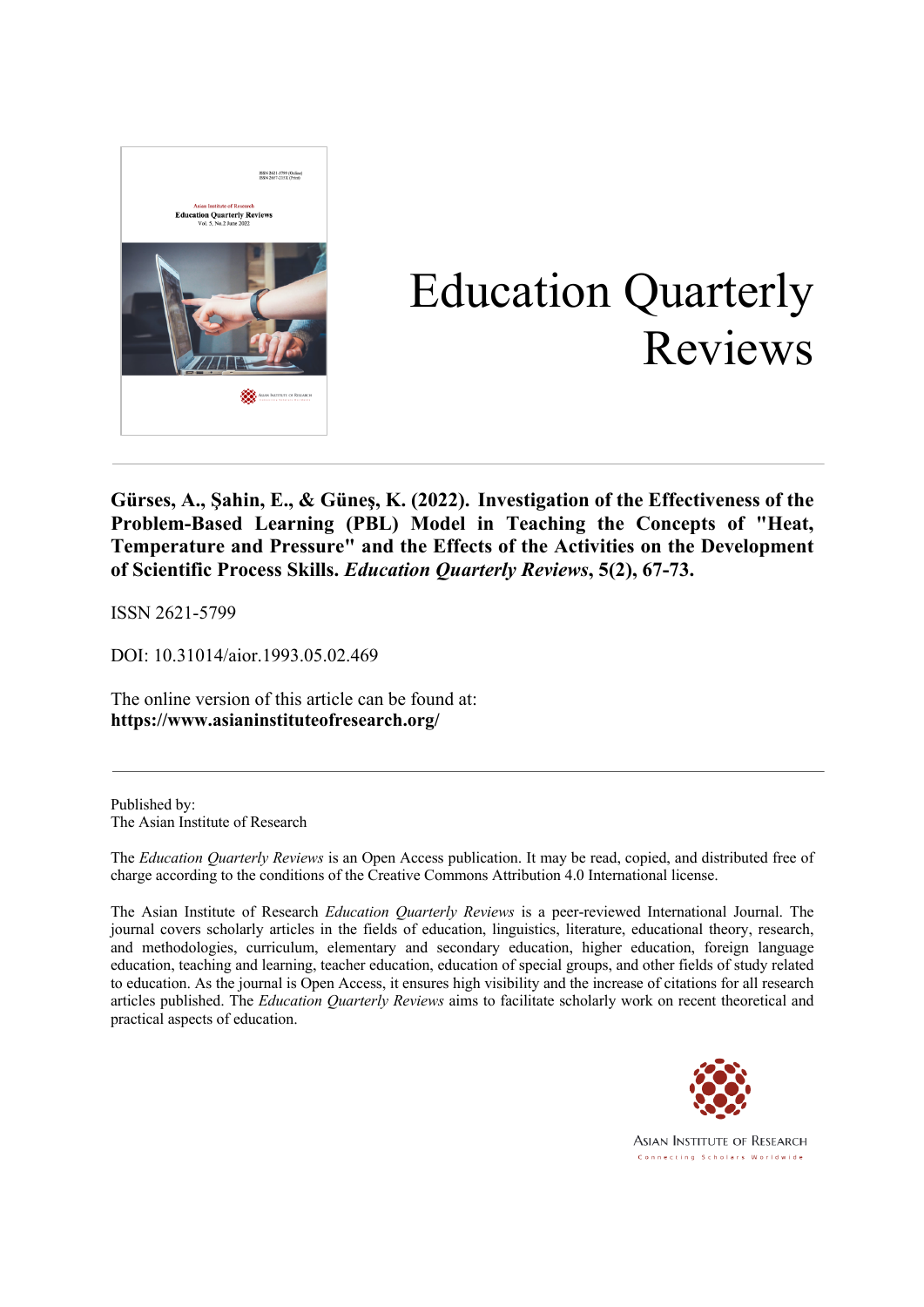

# Investigation of the Effectiveness of the Problem-Based Learning (PBL) Model in Teaching the Concepts of "Heat, Temperature and Pressure" and the Effects of the Activities on the Development of Scientific Process Skills

Ahmet Gürses<sup>1</sup>, Elif Şahin<sup>2</sup>, Kübra Güneş<sup>3</sup>

1,2,3 Department of Chemistry Education, Ataturk University, Erzurum 25240, Turkey

Correspondence: Ahmet Gürses. Email: ahmetgu@yahoo.com

# **Abstract**

This study aims to reveal the effectiveness of the problem-based learning (PBL) model in teaching the concepts of heat, temperature and pressure, as well as the effect of the activities on the development of scientific process skills. For this purpose, the change in the academic achievement levels of the students constituting the sampling group was tried to be determined with a pilot application designed based on this model. The research was carried out on a single group based on a pretest-posttest applied quasi-experimental design. Teaching activities addressing the concepts of heat, temperature and pressure and designed according to the PBL model were carried out in a private school over a two-week period. In this context, a unique problem situation was designed, in which two brothers watched and discussed the volume changes of small and large inflated balloons with the effect of temperature, and student-centered activities were carried out, in which demonstration, lecture, questionanswer and discussion methods were dominantly used. The problem situation, which includes important connections such as gas, gas pressure, temperature and heat concepts, the relationship between heat and temperature, and the relationship between temperature and pressure, which are known to be quite difficult to understand by 8th-grade students, were implemented sequentially in a single scenario. From the pretest-posttest results, it was determined that there was a significant positive difference in the academic achievement levels of the students constituting the sampling group after the application, and there was a very large difference between the pretest-posttest scores (66.0-92.5). As a result, it can be said that very striking results can be achieved in understanding the selected concepts and the relations between them, with the scenario and appropriate teaching activities designed in a sufficient time based on the problem-based teaching model, and especially the effective and interactive use of demonstration and question-answer methods. Moreover, the results of the pre-test and post-test related to the integrated science process skills test showed that the application in question led to a positive and significant difference in the scientific process skills of the students.

**Keywords:** Problem-Based Learning, Conceptual Success, Integrated Science Process Skills, Student-Centered Education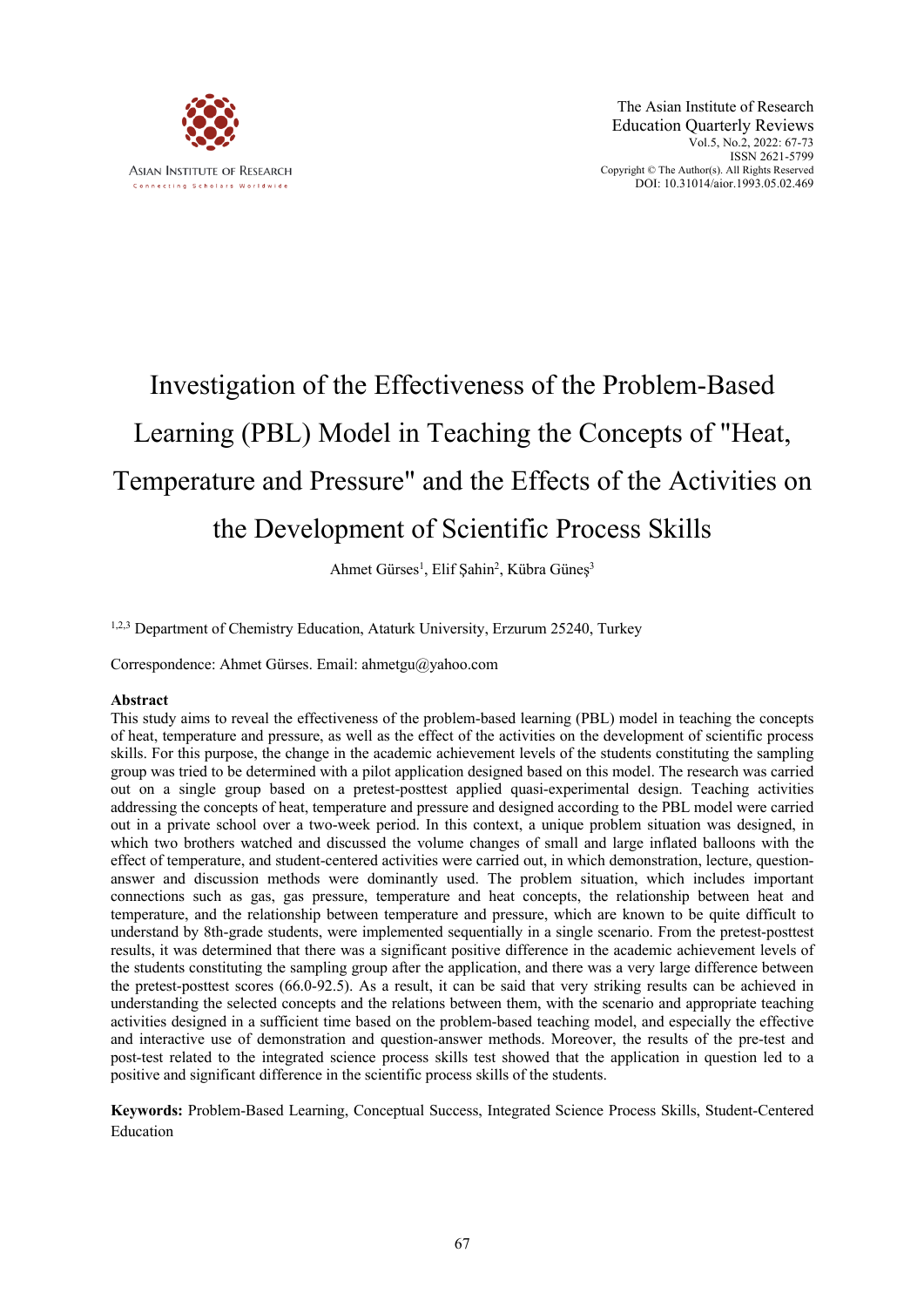#### **1. Introduction**

Developments in the field of science and technology affect and change our education system as well as every aspect of our lives. Developed and developing societies need individuals who can adapt to these changes and make sense of these changes. Education aims to raise individuals not only who know but also who always criticize, examine, learn, think, innovate, and adapt to these innovations. It is very important to teach individuals with high-level thinking skills, who actively participate in the learning process, how to use this knowledge in terms of ways of obtaining information, evaluating the information obtained, and solving the problems they encounter (Çelik et al., 2012). In this context, the problem-based learning approach is a prominent and promising model. The problem-based learning approach (PBL), which used the principles of John Dewey's learning-bydoing approach and was first applied at the Case W. University School of Medicine in the USA in the 1950s, was also implemented at McMaster University in Canada in the late 1960s and more recently in primary school and high schools (Kaptan and Korkmaz 2001; Temel 2014). PBL, which is a student-centered and active learning-based approach, covers the application process with problem solving or understanding (Ali 2019). In PBL, students encounter the problem for the first time and take an active role in the process of obtaining information, thus constructing their knowledge in a meaningful and permanent way under the guidance of the teacher, and just like a scientist. They try to find solutions to problems by following scientific research steps. In this process, their dependence on their teachers decreases and they become self-learning individuals (Tosun et al., 2013). The problem-based learning model is one of the most effective approaches that can be used in science lessons, as it enables students to transfer the knowledge and skills they have learned to daily life and to produce solutions to new problems they encounter every day (Yew and Goh 2016). In teaching activities based on the PBL model, scenarios involving real problem situations are carried to the classroom in a student-active manner by using a wide variety of media tools (Kaptan and Korkmaz 2001). Today, one of the main purposes of science education is to raise individuals who find solutions to the problems they encounter in daily life. These kinds of individuals are expected to ask questions, examine, investigate, and make connections between scientific concepts and daily life, and look at their environment as a scientist. In order to be successful in such a process, it is very important to use scientific process skills effectively.

PBL is a model that enables students to use their scientific process skills effectively, while at the same time providing active participation of students in the teaching process and giving them responsibility (Hmelo-Silver 2004). Scientific process skills consist of basic skills that give students a sense of responsibility, facilitate learning and increase the permanence of knowledge (Tosun et al. , 2013). In the 21st century, individuals need to have some basic skills in order to keep up with the complex world order. Students are expected to ask questions, wonder, do research, see inconsistencies and contradictions, make good observations and make correct inferences from their observations, think scientifically, be creative and entrepreneurial, think multidimensionally, make decisions, be responsible, and express themselves. In addition, in this context, it is extremely important for students not only to memorize information, but also to be able to access and use information, and to be able to produce new information. However, in this way, individuals with the quality of scientists can be raised. In particular, the sense of curiosity is the key feature for individuals to start and continue research, and the tools that can be used for its satisfaction are scientific process skills. These skills are also needed to recognize, identify and solve existing problems (Shahali et al., 2010). The main purpose of PBL approach, which is also called the "contemporary education" approach, is to enable students to actively use all their scientific process skills in reaching and producing information (Da Silva et al., 2018). Undoubtedly, children are curious and ask endless questions like scientists, and this characteristic should never be suppressed. In this respect, developing scientific process skills should be one of the main goals (Köğce 2005). The aim of this study is to reveal the effectiveness of the problem-based learning (PBL) model in teaching the concepts of heat, temperature and pressure and the effect of the activities on the development of scientific process skills. Science process skills have been defined as the basic skills which make it easier to learn science, enable students to be active and develop a sense of responsibility for their own learning, increase the permanence of learning, and also show research ways and methods (Kaya et al., 2012).

Science process skills are the multidirectional skills that are used to comprehend and develop knowledge and transferable, appropriate for all fields of science, and include skills such as problem-solving, designing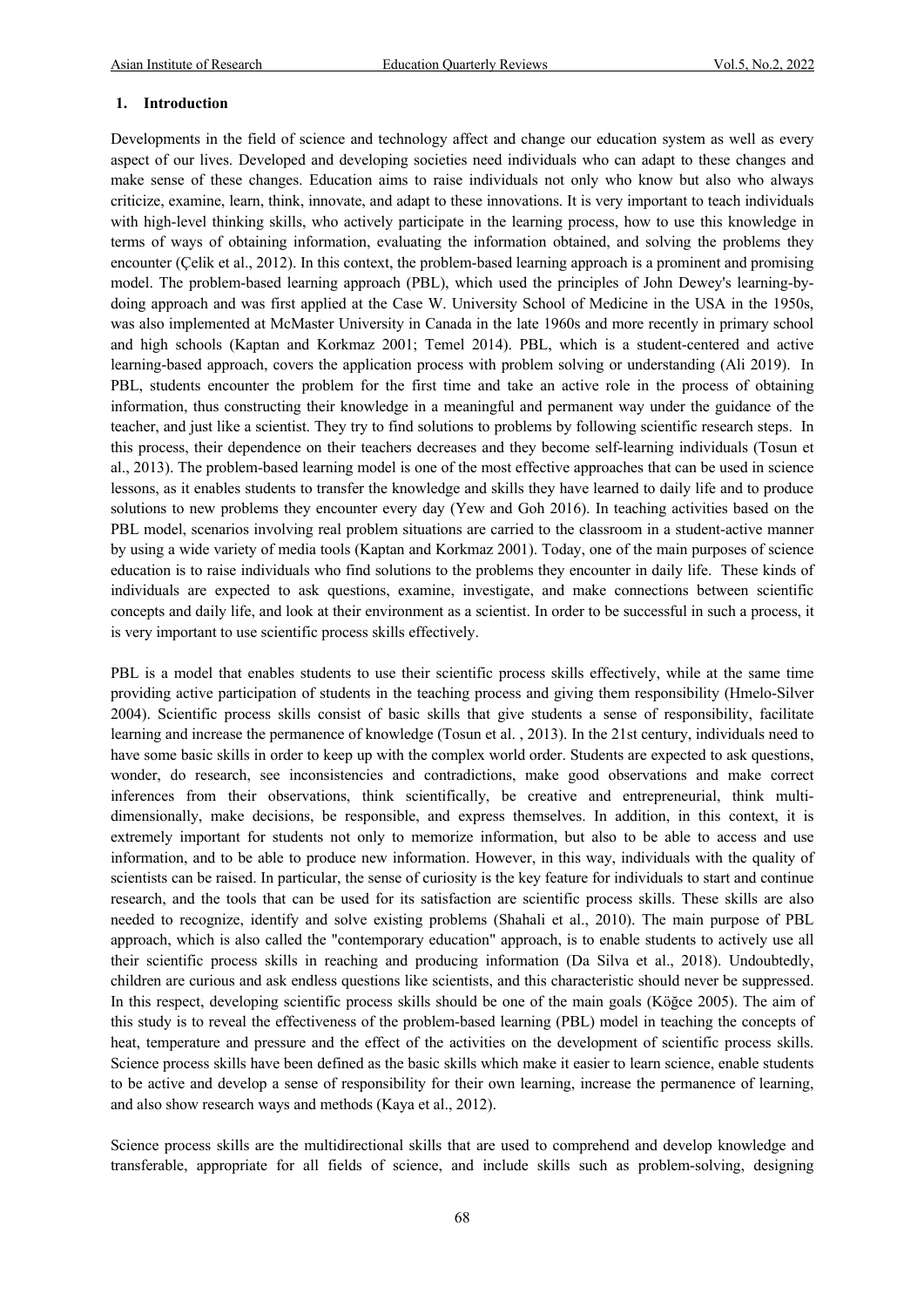experiments, and drawing accurate conclusions (Coil et al., 2010). These skills are used to construct knowledge, think about problems, and generate results. Developing these skills allows students to pose and solve problems, think critically, make decisions, and satisfy their curiosity rather than memorize concepts (Köseoğlu et al., 2008). The science process includes the mental and physical skills necessary for collecting information, organizing and explaining this information in different ways, and solving problems. It is very significant to develop these science process skills for research for which they used scientific methods for children. Most of the learning-teaching approaches are designed to provide students with the knowledge, the processes necessary to obtain this knowledge, and the ways of thinking (Şimşek and Karapınar 2010). Especially, it is argued that the best way to learn in primary schools is to use science process skills and that dealing with objects and events enables to learn actively in the studies. In the science process skills, each skill needs cognitive improvement and the improvement in one of them triggers the others. For instance, the improvement in observing, classification, and measuring skills develops inference skills (Aydınlı et al., 2011; Dökme 2005; Maranan 2017). Even though different researchers have made different classifications while defining science process skills there is no difference in the definition of skills. Science process skills have a hierarchical structure but this structure is not rigid. For instance, making observations is considered one of the basic process skills, but it is also used in the most complex processes. All skills interact with each other (Akar 2007; Gürses et al. 2014).In science education, basic and integrated processes skills are the key skills used in studies. Generally, the basic process skills classify as observing, classifying, measuring, using numbers, establishing a space-time relationship, predicting, inferring and communicating (Ekici and Erdem 2020). On the other hand, integrated process skills are classified as determining and controlling variables, forming and testing hypotheses, making operational definitions, planning and conducting experiments, and interpreting data (Tatar 2006; Fugarasti et al., 2019).

In Turkey, the concepts of heat, temperature and pressure are included in the curriculum of the science course starting from the fourth grade of primary education. The fact that students have permanent misconceptions about the concepts of heat and temperature by mixing them with each other has led to many studies on teaching strategies and the elimination of misconceptions about these concepts and the concept of pressure (Gülay and Tekbıyık 2015). Therefore, the presented study mainly focused on revealing the effectiveness of the problembased learning (PBL) model in teaching the concepts of heat, temperature and pressure, and the effects of the activities on the development of scientific process skills.

#### **2. Material and Method**

The research was carried out on a single group based on a pretest-posttest applied quasi-experimental design. Teaching activities addressing the concepts of heat, temperature and pressure and designed according to the PBL model were carried out in a private school over a two-week period. In this context, a unique problem situation was designed, in which two brothers watched and discussed the volume changes of small and large inflated balloons with the effect of temperature, and student-centered activities were carried out, in which demonstration, lecture, question-answer and discussion methods were dominantly used. The sampling of the research consists of a total of 31 8th grade students, 12 boys and 19 girls. The conceptual achievement test (CAT), which was developed and whose validity and reliability were determined, was administered to only a group of students as a pre- and post-test before and after the application, which started with the implementation of a problem situation originally developed by the researchers. The success of the application was evaluated statistically using the SPSS 14 Data analysis software, taking into account the difference between the pre-test and post-test results. In addition, an integrated scientific process skill test (BPSST) was applied to the students before and after the application in order to determine the effect of the application based on the PBL model on the change of students' scientific process skills.

### *2.1. Conceptual Achievement Test (CAT)*

These tests, administered before and after the application, include 16 different but similar multiple-choice questions, 8 for the pre-test and 8 for the post-test. Pre-test questions are intended to measure students' current knowledge before the application. However, the post-test questions were re-developed to determine the success of the students in learning the selected concepts. In order to determine the content validity of the tests applied,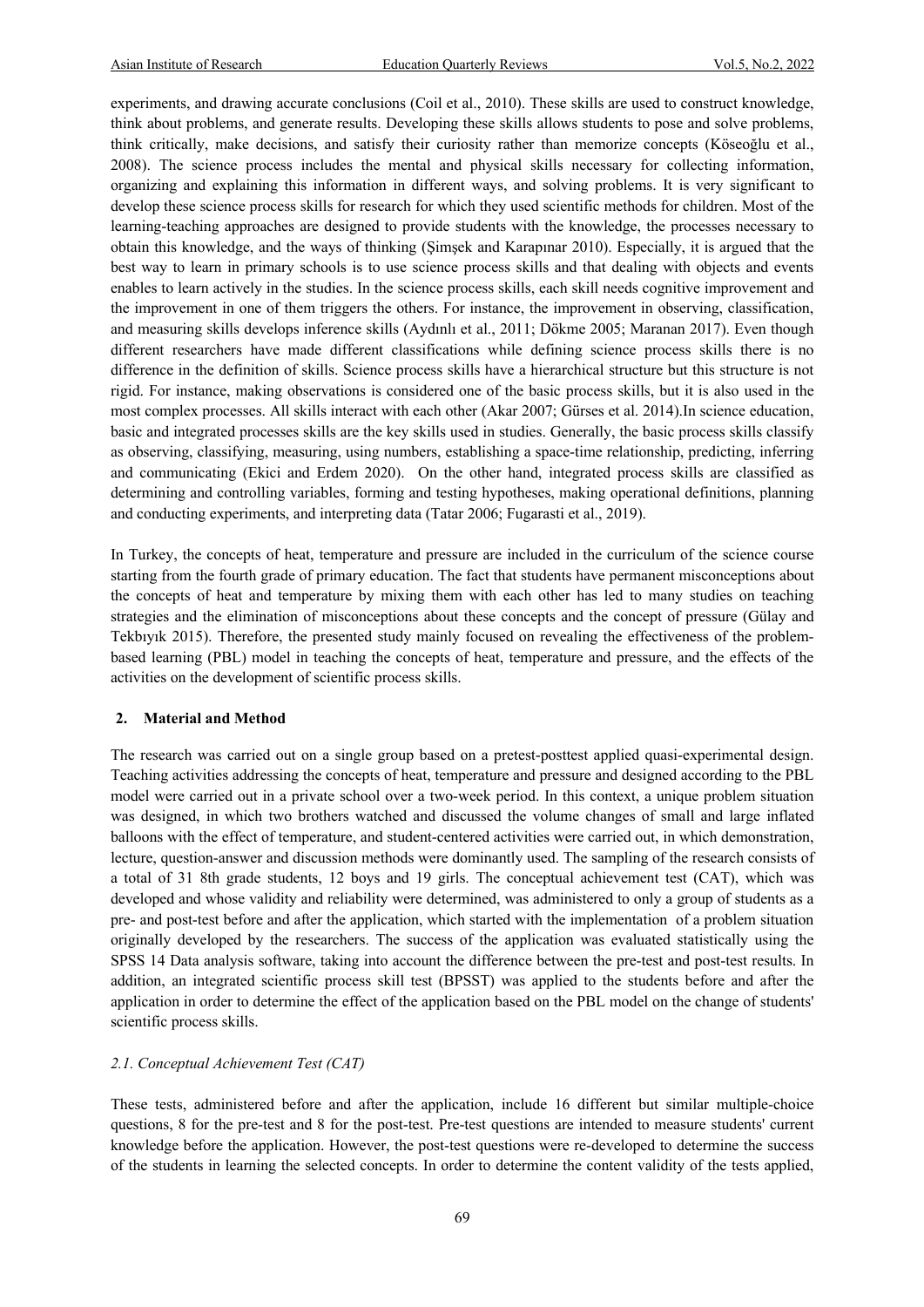teachers and academicians who are experts in the relevant field were interviewed and their validity was confirmed.

#### *2.2. Integrated Science Processes Skill Test (ISPST)*

The integrated science process skill test consists of 25 items covering all fields of science and has a Cronbach alpha coefficient of 0.81. The test consists of four subtests: controlling variables, forming hypotheses, experimenting and interpreting data (Gürses et al., 2014). The obtained data were analyzed at a significance level of 0.05 using SPSS 14 software, and paired-sample t-test and descriptive statistical analysis were used to evaluate the effect of the application on students' achievement levels.

The scenario dealing with the problem situation chosen in this study is given below:

*"Ayça 5 and Alp are 13 years old two siblings. Their parents, who work hard during the week,*  took them to a very nice restaurant for dinner at the weekend. Before the meal started, a sweet *waitress presented Ayça with a chubby balloon. This made Ayça very happy. Meals and then desserts were eaten. Ayça did not let go of the plump balloon for a moment, and after the meal she said to her mother, "I want another uninflated balloon." Of course, this request was not broken and she placed the different colored uninflated rubber balloon given to her in her bag. As soon as he got home, she tried to inflate the balloon first, but couldn't make it as big as the previous chubby balloon. Although Alp helped him, neither of them could make the new balloon as big as the chubby balloon. After a few games, it was time for Ayça to sleep. But he didn't want his chubby little balloon to get cold, so she tied the balloons to the heater's valve. But what he saw when she woke up in the morning shocked him. The chubby balloon was now just tiny bits of rubber, that is, it had burst. However, the small balloon that he could not inflate with his brother had turned into a huge balloon. Ayça rushed to Alp's side crying. "Why did you explode the chubby?" she said. Alp "I swear I didn't blow it up." he said. Finally, Ayça wiped her tears and "Then why did it explode?" she asked. Alp thought about it and asked Ayça, "Where did you leave them?" she asked. He said, "I put them next to the heater so they don't get cold." he replied. "Hurrah!" Alp shouted. I know why the chubby popped and the little bubble got bigger. Ayça said, "Brother, can you please tell me?", and then Alp said, "I want you to listen to me carefully." 1. To inflate, I and you blew on the balloon did, but still we couldn't make the balloon as big as the other one, this means that we fill the balloon with something to inflate it.*

*2. The chubby exploded when it got hot next to the heater because it was so full. It means that its warming increased the desire of the thing we filled in it to escape outside. When it couldn't escape, it tore the rubber membrane, so the balloon burst.*

*3. Although you and I blew into the little bubble, we couldn't overfill it. But when the small balloon got hot, the contents started to move faster, making the elastic, expandable rubber balloon huge. Meanwhile, Alp said "The temperature in our room was very high, so I sweated a lot."* 

*4. I think the chubby balloon in our room, which was warmer than other days, couldn't stand the higher temperature like me and it burst, but the little balloon just got bigger.*

*After these explanations, Ayça was confused. But Alp's eyes were shining with pride and he couldn't wait to share these explanations with his teacher.* 

And now the teacher will try to share and explain this incident with other Ayça and Alp at school and even in the classroom."

#### **3. Findings and Discussion**

In this section, the statistical evaluation of the pre-test and post-test results applied to the sample group to determine the change in conceptual achievement and scientific process skills was made.

Table 3.1: Kolmogorov-Smirnov and Shapiro-Wilks Test relating to Normality of Conceptual Achievement Test

|                  | Kolmogorov-Smirnov <sup>a</sup> |    |      | Shapiro-Wilk    |  |      |  |
|------------------|---------------------------------|----|------|-----------------|--|------|--|
|                  | Statistic                       | df | Sig. | df<br>Statistic |  | S12. |  |
| Difference Score | $.146$ <sup>1</sup>             |    | .093 | .936            |  | .063 |  |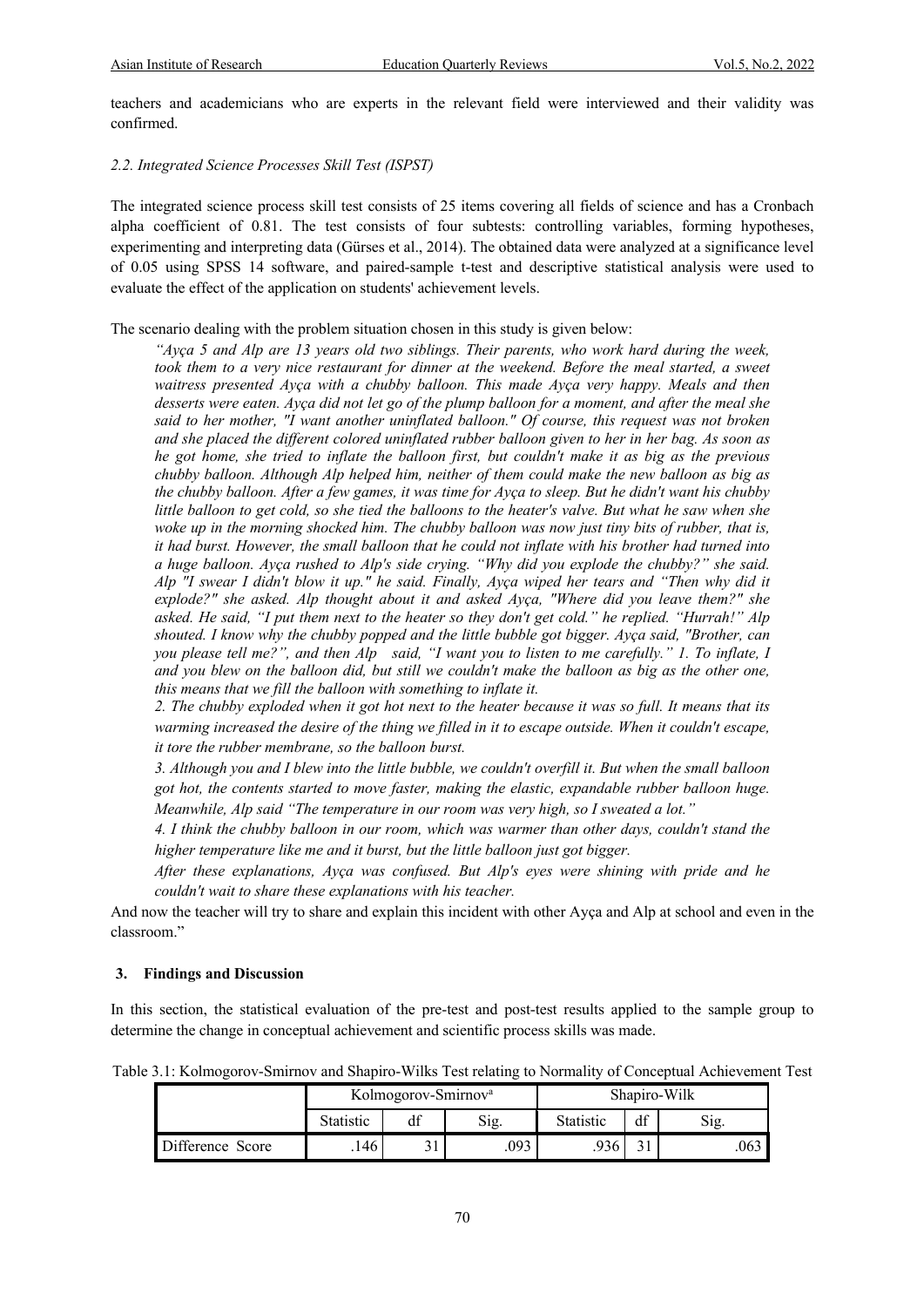Since the level of significance was found to be 0.063>0.05 in the normality test, it was concluded that the distribution was normal (Table 3.1).

|           | Mean  | N | Std.<br>Deviation | Std. Error Mean |  |  |
|-----------|-------|---|-------------------|-----------------|--|--|
| Pre-test  | 66.03 |   | 14.824            | 2.663           |  |  |
| Post-test |       |   | 8.846             |                 |  |  |

Table 3. 2: Descriptive Statistics of Achievement Test

As can be seen in Table 3.2, the pre-test average is considerably lower than the post-test average, which indicates an exceptionally positive change in student achievement.

Table 3.3: t-test results for related samples between pre-test and post-test scores for the sampling group

|                       |           | Paired Differences |            |                                   |           |          |    |            |
|-----------------------|-----------|--------------------|------------|-----------------------------------|-----------|----------|----|------------|
|                       |           |                    |            | 95% Confidence<br>Interval of the |           |          |    |            |
|                       |           |                    | Std. Error | <b>Differences</b>                |           |          |    | Sig. $(2-$ |
|                       | Mean      | Std. Deviation     | Mean       | Lower                             | Upper     |          | df | tailed)    |
| Pre-test<br>Post-test | $-26.484$ | 19.223             | 3.453      | $-33.535$                         | $-19.433$ | $-7.671$ | 30 | .000       |

The t-test results given in Table 3.3 show that the level of significance (2-tailed) is 0.000<0.05 and therefore there is a significant difference between the students' pre-application success levels and their post-application success levels. The results of the Kolmogorov-Smirnov and Shapiro-Wilks test for the normality of the science process skills test are given in Table 3.4.

Table 3.4: Kolmogorov-Smirnov and Shapiro-Wilks Test relating to Normality of Scientific Process Skills Test

|                   | Kolmogorov-Smirnov <sup>a</sup> |     | Shapiro-Wilk |           |      |       |
|-------------------|---------------------------------|-----|--------------|-----------|------|-------|
|                   | Statistic                       | df  | Sig.         | Statistic | Sig. |       |
| <b>Difference</b> | .110                            | J 1 | $.200*$      | .968      |      | .4561 |

From Table 3.4, it can be seen that the level of significance in the normality test is  $0.063 > 0.05$  and accordingly, it can be said that the distribution is normal.

|           | Mean  |    | Std. Deviation | Std. Error Mean |
|-----------|-------|----|----------------|-----------------|
| Pre-test  | 52.52 | 31 | 11.159         | 2.004           |
| Post-test | 64.39 | 31 | 13.520         | 2.428           |

Table 3.5: Descriptive Statistics of Scientific Process Skills Test

From Table 3.5, it can be seen that the average of the pre-test results related to the scientific process skill test is lower than the average of the post-test results.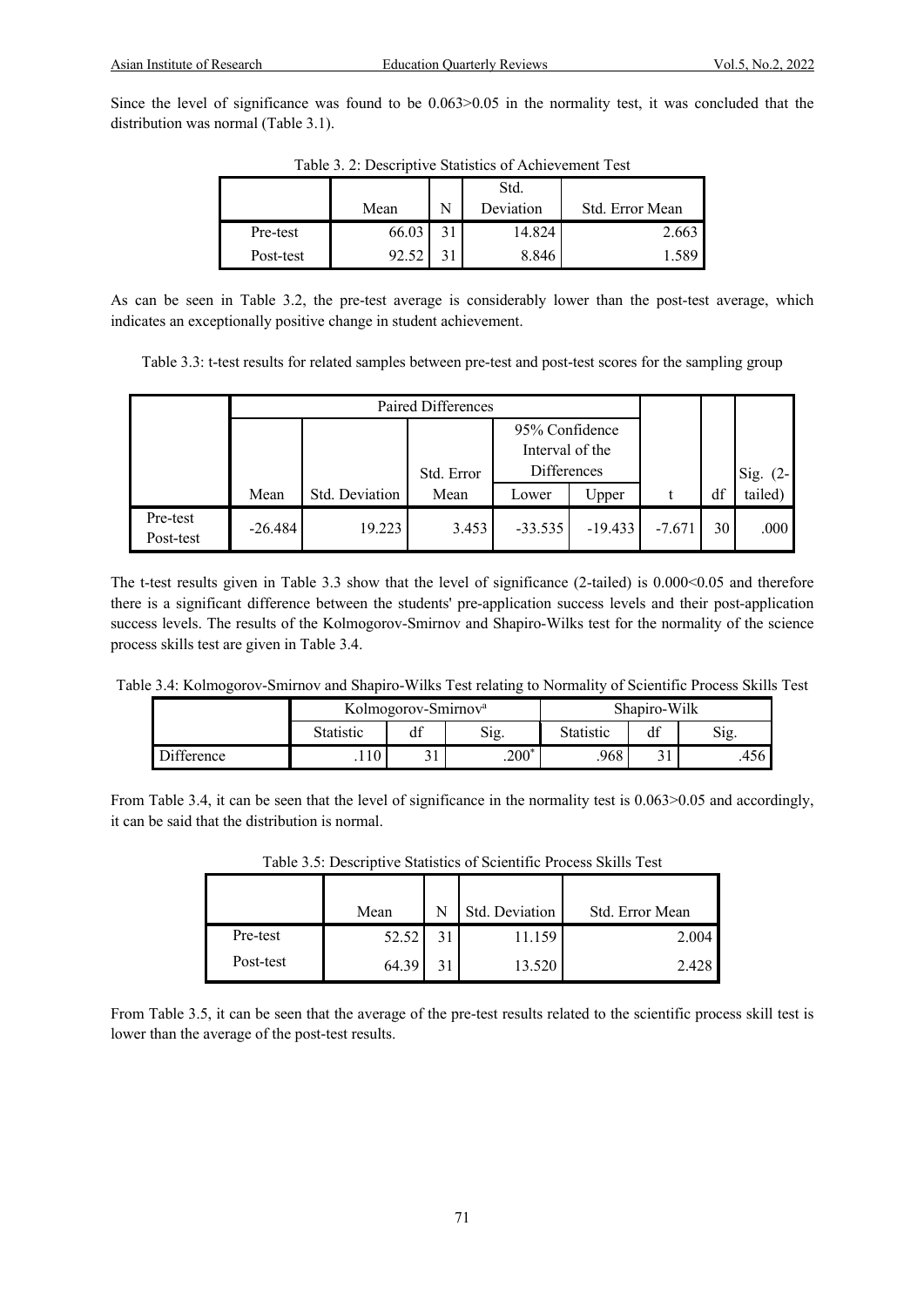| Table 3.6: t-Test Results for Related Samples between the Science Process Skills Pre-Test and Post-Test Scores |
|----------------------------------------------------------------------------------------------------------------|
| of the Sampling Group.                                                                                         |

|                            |           | Paired Differences |            |                 |          |          |    |          |
|----------------------------|-----------|--------------------|------------|-----------------|----------|----------|----|----------|
|                            |           | 95% Confidence     |            |                 |          |          |    |          |
|                            |           |                    |            | Interval of the |          |          |    |          |
|                            |           | Std.               | Std. Error | Differences     |          |          |    | Sig. (2- |
|                            | Mean      | Deviation          | Mean       | Lower           | Upper    |          | df | tailed)  |
| $Pre-test - Post-$<br>test | $-11.871$ | 16.280             | 2.924      | $-17.843$       | $-5.899$ | $-4,060$ | 30 | .000     |

The t-test results given in Table 3.6 show that the level of significance (2-tailed) is 0.000<0.05. Accordingly, it can be said that the students' scientific process skills changed significantly and positively after the application.

# **4. Conclusions**

As a model focused on problem analysis, student-centered learning, and the application of knowledge, PBL is a promising alternative to existing teacher-centered education programs. The key to effective teaching using this model is to present students with an interesting and unusual problem. The problems developed in this model have a critical role as initiator and intensifier for students' learning and active participation. In such a teaching process, students become self-motivated and focused on a specific goal while trying to recognize and solve the problem.

Descriptive statistics on the mean scores of the pretest and posttest show that the posttest grades are significantly higher than the pretest grades. In addition, paired sample t-test results also confirm the existence of a statistically significant difference between students' average success. The original problem situation used in this study can combine important connections such as gas, gas pressure, temperature and heat concepts, heat and temperature relationship, temperature and pressure relationship, which are quite difficult to understand for 8th grade students, in a single scenario.

Therefore, it can be said that the problem situation developed for the application based on the problem-based learning model can be extremely effective in learning these concepts and the relations between them by the effective and interactive use of demonstration and lecture methods in a sufficient time. On the other hand, the pre- and post-test results of the integrated science process skill test showed that there was a significant positive difference in terms of these skills of the students after the application. This positive change is an expected result for the scenario designed with its accurate content and interactive nature.

# **References**

- Akar, Ü., (2007). The Relationship between Student Teachers' Scientific Process Skills and Critical Thinking Skills. Unpublished Master Thesis, Afyonkarahisar University, Afyonkarahisar, Turkey.
- Ali, S. S. (2019). Problem based learning: A student-centered approach. *English language teaching*, *12*(5), 73- 78.
- Aydınlı, E., Dökme, İ., Ünlü, Z. K., Öztürk, N., Demir, R., Benli, E., (2011). Turkish elementary school students' performance on integrated science process Skills. Procedia Social and Behavioral Sciences 15, 3469–3475.
- Çelik, E., Eroğlu, B., Selvi, M., (2012). The Effect of Problem Based Learning Approach in Science Education on Students' Academic Achievement, And Attitudes toward Science and Technology Course*, Kastamonu Education Journal,* 20(1), 187-202.
- Coil, D., Wenderoth, M. P., Cunningham, M., & Dirks, C. (2010). Teaching the process of science: faculty perceptions and an effective methodology. *CBE—Life Sciences Education*, *9*(4), 524-535.
- Da Silva, A. B., de Araújo Bispo, A. C. K., Rodriguez, D. G., & Vasquez, F. I. F. (2018). Problem-based learning: A proposal for structuring PBL and its implications for learning among students in an undergraduate management degree program. *Revista de Gestão*. 25(2), 160-177.